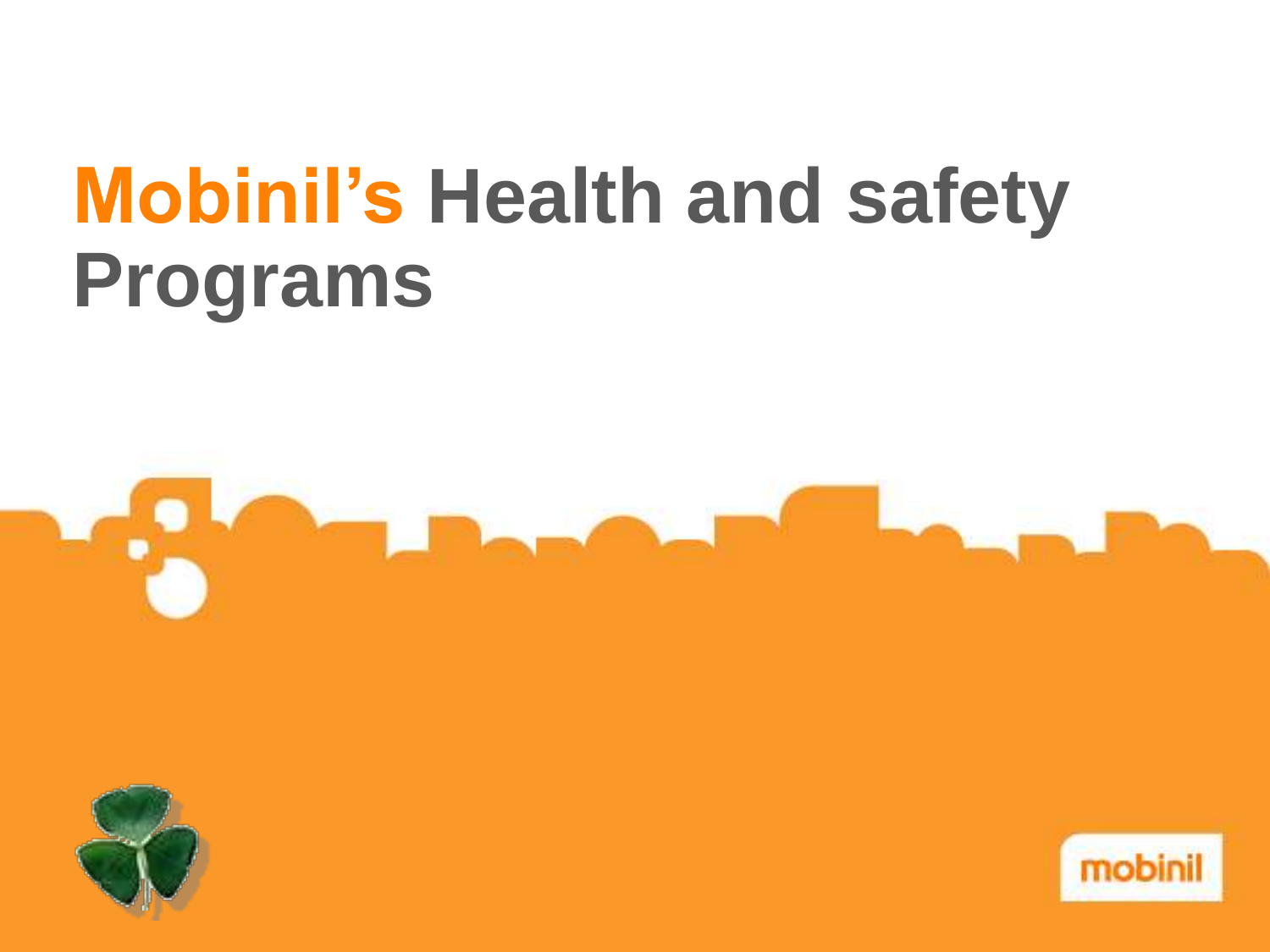## **Compliance: Site inspection and EMF measurement**

- **If** Inspect all new and existing sites to ensure full regulatory compliance.
- Keep emissions within national and international [ICNIRP] levels. Maintained 100% conformity.
- Supported national project with Cairo University to measure and evaluate overall EMF in city locations



melicalizars lavore



## **Awareness and communication campaigns**

- **Direct awareness sessions to** communities, government officials… public dialogue with scientific groups and universities.
- Printed publications. Digital content on website and Intranet
- **Formal channel for public concerns** and complaints. Call center. Shops or email: [environment@mobinil.com](mailto:environment@mobinil.com)



iealth شبكات المحمول والصحة

## **Occupational health and safety management system**

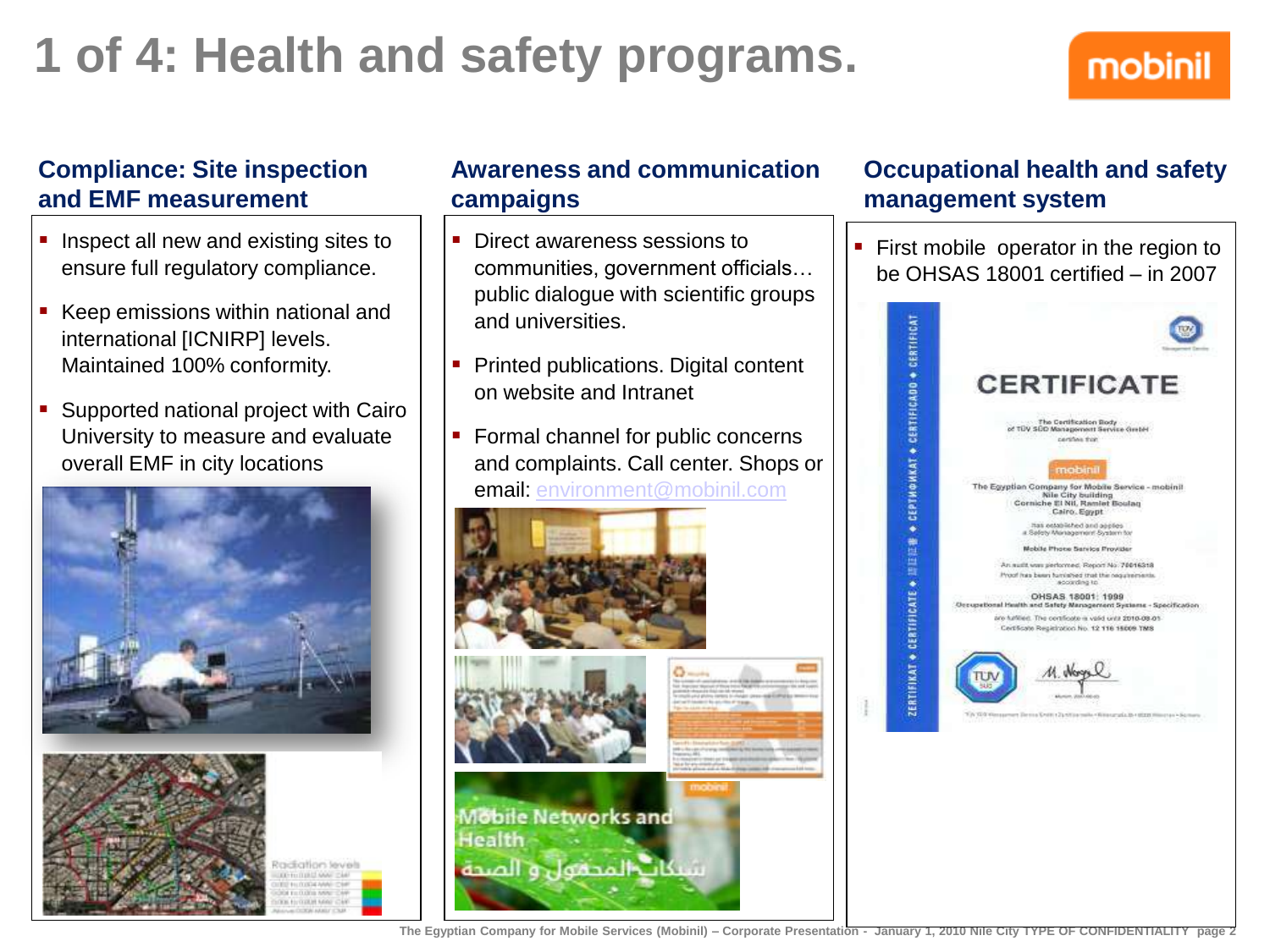Orange Labs

Fighting the pandemic in every possible way…

- Direct awareness sessions
- Digital and printed material

Different types of flu.

Classic, sessonal human flu.

affected.

- Short messages to over 2 Million customers
- **Internal free vaccination campaigns**

Avian Flu

This flu can be prevented by the classic, seasonal flu usocnistion.

Risks at the workplace

Washing your hands frequently and carefully is the most effective way of preventing the spread of gastro-enteritis. flu and other viral or bacterial infections. . Wet your hands and equeedy some liquid soap into Vour paint 1 Lating for at least 30 seconds, following the 6 shapes below . Firms this hands thoroughly up towards the wrids. . Dry the hunds and white thoroughly with a disposable ideal and use the tower to turn off the tap on that you don't boulf it with your hand. There is a flu opidemic every year due to the human form of the Influenza virus of the Orthomyxovirus genus. A relatively high number of people are affected by this apidemic and the severity varies according to virus mutation, the speed and extent of it, and inmunity levels in those

How to wash your hands properly

### **Avian flu control. Support World No Tobacco Day**

• By spreading the word.. Radio clips, internal newsflashes…employee magazines.



**The Egyptian Company for Mobile Services (Mobinil) – Corporate Presentation - January 1, 2010 Nile City TYPE OF CONFIDENTIALITY page 3**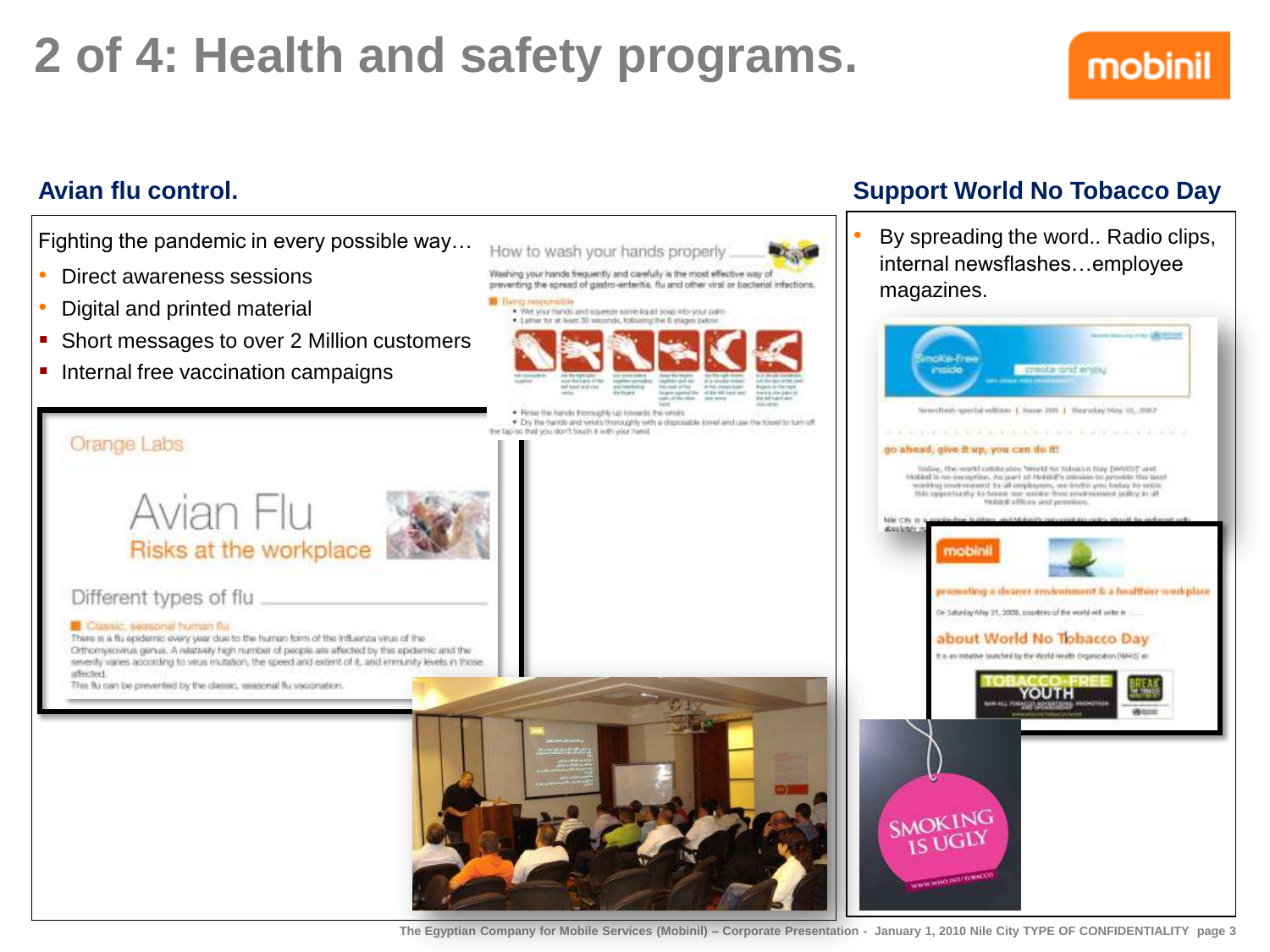### **Participating with community drives**

- **Pro-Peace doctors caravan**
- **Give blood Give life**
- **Polio vaccination with UNICEF**
- World hemophilia day
- Run for the cure. Support breast cancer.

socialresponsibility Sunday February 25, 2007 volume 8, issue 66



#### Mobinii blood donation campaign makes headlines

A successful in-depth media campaign was launched on Saturday February 17, 2007 in local newspapers to cover the impressive blood donation initiative by Mobinii employees to donate blood and help save lives. Thanks to all those who made this achievement coasible.

قَلْ الْمَمَتْ كَبْلَ تَطْمَئِهَا مُوسَمَلْ اسْتَقَالَتْهُ كَوَرَيْهُ مَعَ جُمَعَ لِلْعَلَى مَخْزَوَن الدخالي مص موظف وموبينييل بسارعسون إلى التبيرع بدمهيم لإنقياذ الحتاجيين لنقبل السدم للكثير حاثم الجبلي وزير الصحبة يرحب ويأمر يتوفير السيل للساعدة لإنجاح الخملة



### **Road safety collaborative efforts with ministry of interior**

**Expedite emergency assistance to** accident victims on major highways to help reduce accident s on national highways.



### **Worker and asset protection plan**

- Making continues fire and emergency evacuation drills
- **Enforcing strict no-smoking policy in** premises.



group, and we expect your cooperation with the evacuation group leaders for your own safety

| evacuation drill schedule<br><b>STOLEN</b> | <b>SOCOTION</b> |
|--------------------------------------------|-----------------|
| tiunday 17/06                              | Floor 20 and 34 |
| Monday 18/06                               | Floor 32        |
| Tuesday 19/06                              | Floor 31        |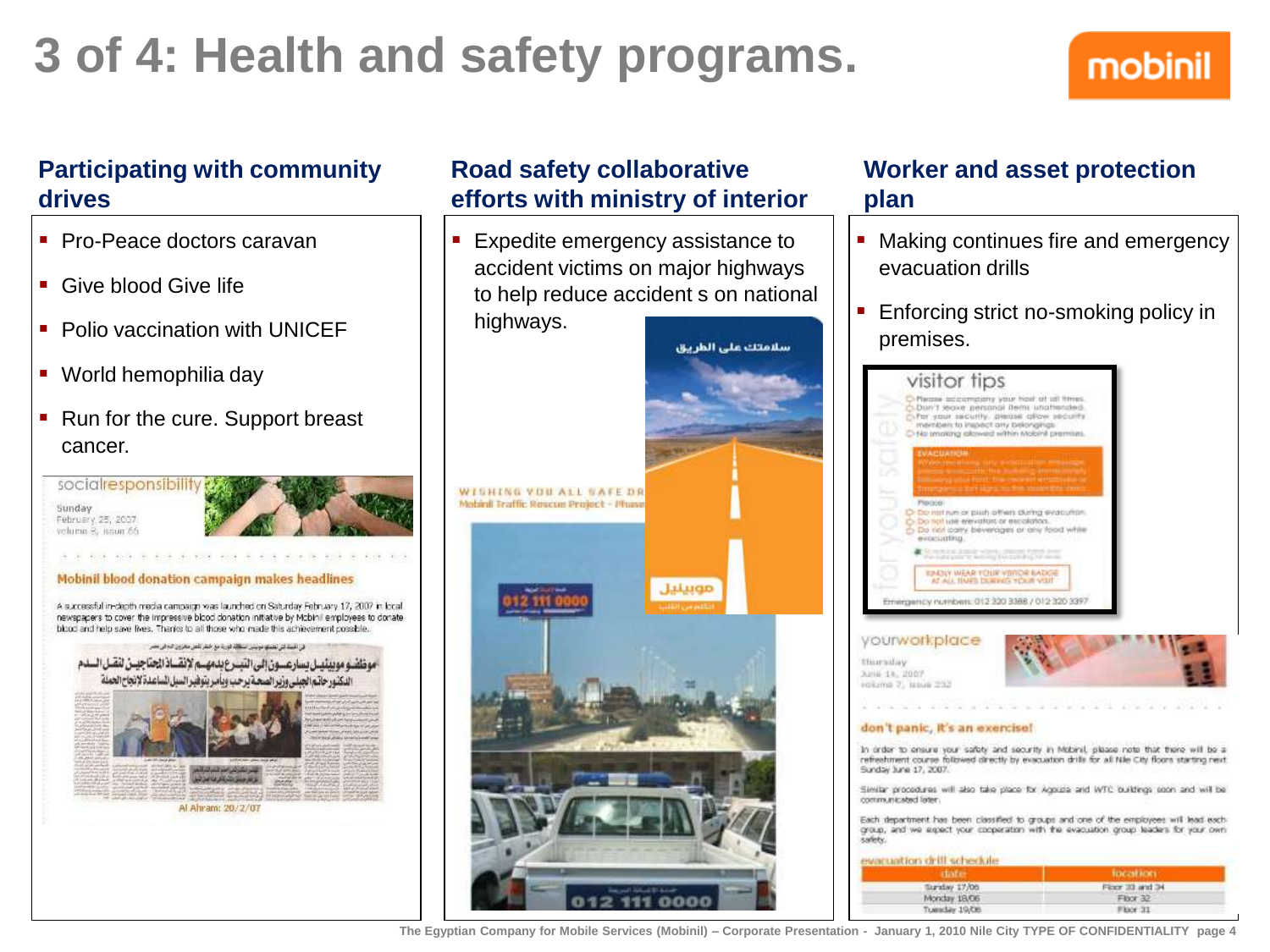### **Campaigning for Blood Donation**

Mobinil Employees donated blood to help save lives.

- Two blood donation campaigns were carried out in coordination with the National
- **Blood Transfusion Services under auspices of Ministry of Health and Population.**





### **Cleanup and health awareness campaigns..**

- Participate in 'Clean Up the World' campaign since 2004; clean-up beaches, neighborhoods, schools.
- Engaged in a school program in collaboration with Canada government to collect and recycle solid waste



**The Egyptian Company for Mobile Services (Mobinil) – Corporate Presentation - January 1, 2010 Nile City TYPE OF CONFIDENTIALITY page 5**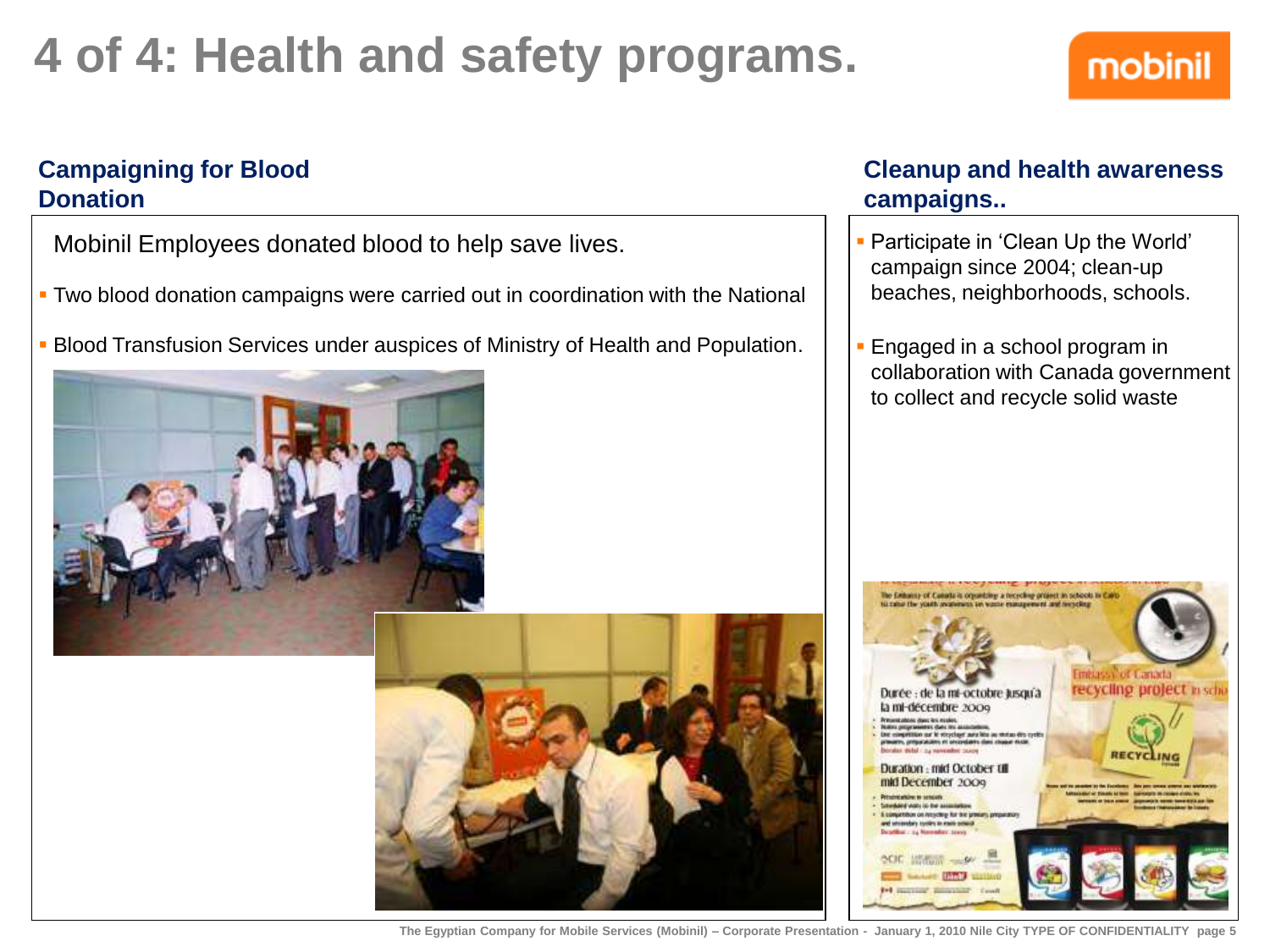## **Tele-Medicine… the way to the future**

## mobinil

## **The Egypt Tele-Derma project**

- Patient's data captured and sent via Mobinil's broadband to analyzes case and issue medical recommendation.
- Pilot Phase I completed; 200 cases handled. Estimated end of pilot project November 2010.
- Service can be free of charge Philanthropic model or with nominal fee.
- Other services can be offered addressing, diabetes, pregnancy follow-up and others.